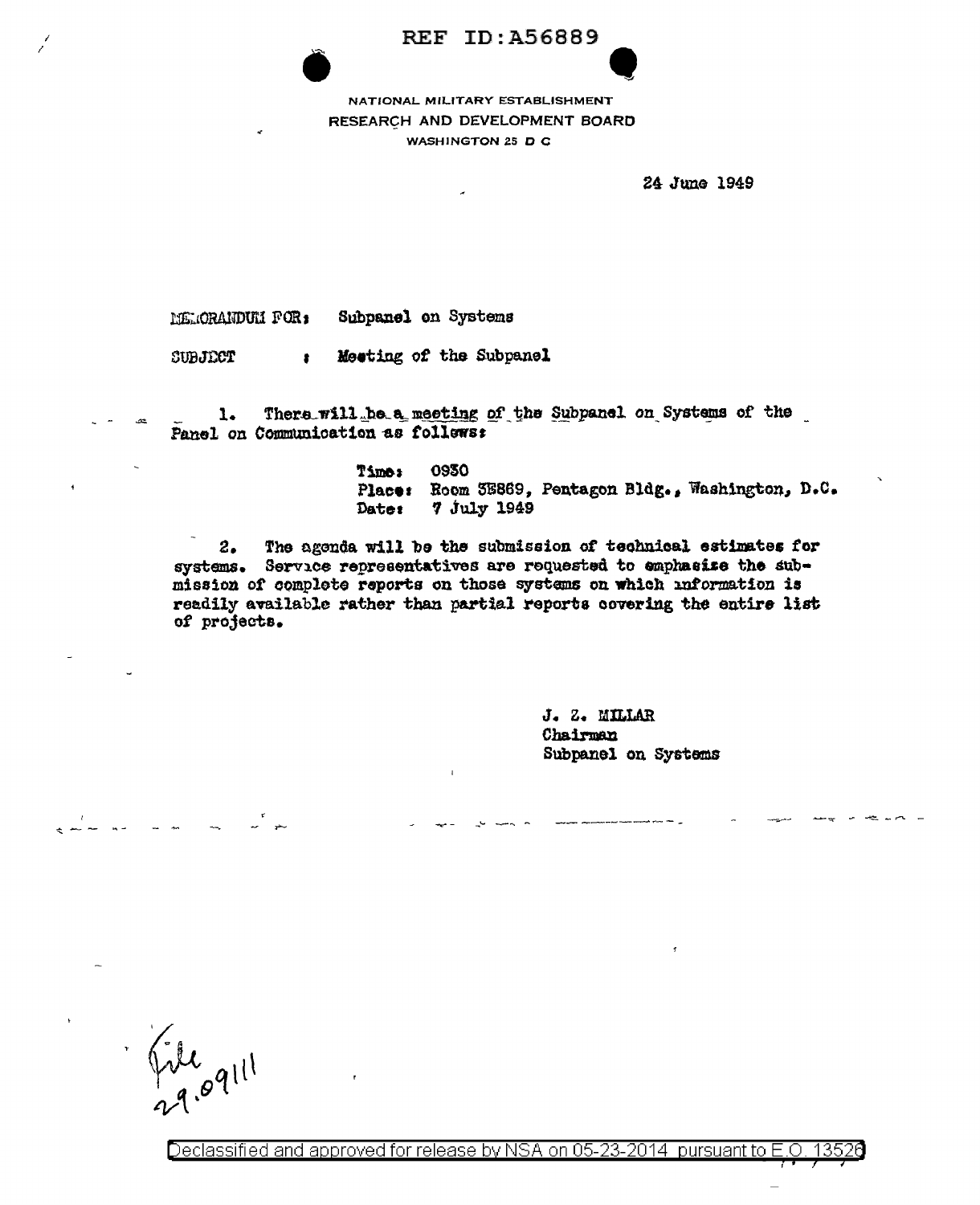$8 - 1499970$ 

ID:A56889

RESEARCH AND DEVELOPMENT BOARD Committee on Electronics Panel on Communication

> SUBPANEL ON SYSTEMS  $\leq$ Minutes - Third Meeting Room 800, 60 Hudson St. New York 13, N.Y.

**June 1949** 

فلأكم

Present:

Col. J. Z. Millar, Chairman (CM) Mr. Robert F. Brady, OCSigO (M) Mr. John J. Kolloy, BuShips (M) Mr. Stuart M. Schram, Jr., AMC  $(M)$ Mr. H. Y. Littlofield, WL (M) Mr. Royden F. Allon,  $\Pi$  (D)

Also Present:

Mr. Harry W. Parmer, SCEL

Absont:

 $\sim$   $\tilde{z}$ 

 $Mr.$  Howard T. Hart, AF  $(M)$  . Mr. W. B. Brann, ASA (M) Mr. William M. Richardson, ONR (M) Lt. Cmdr. J. V. Jones, CNO (M)

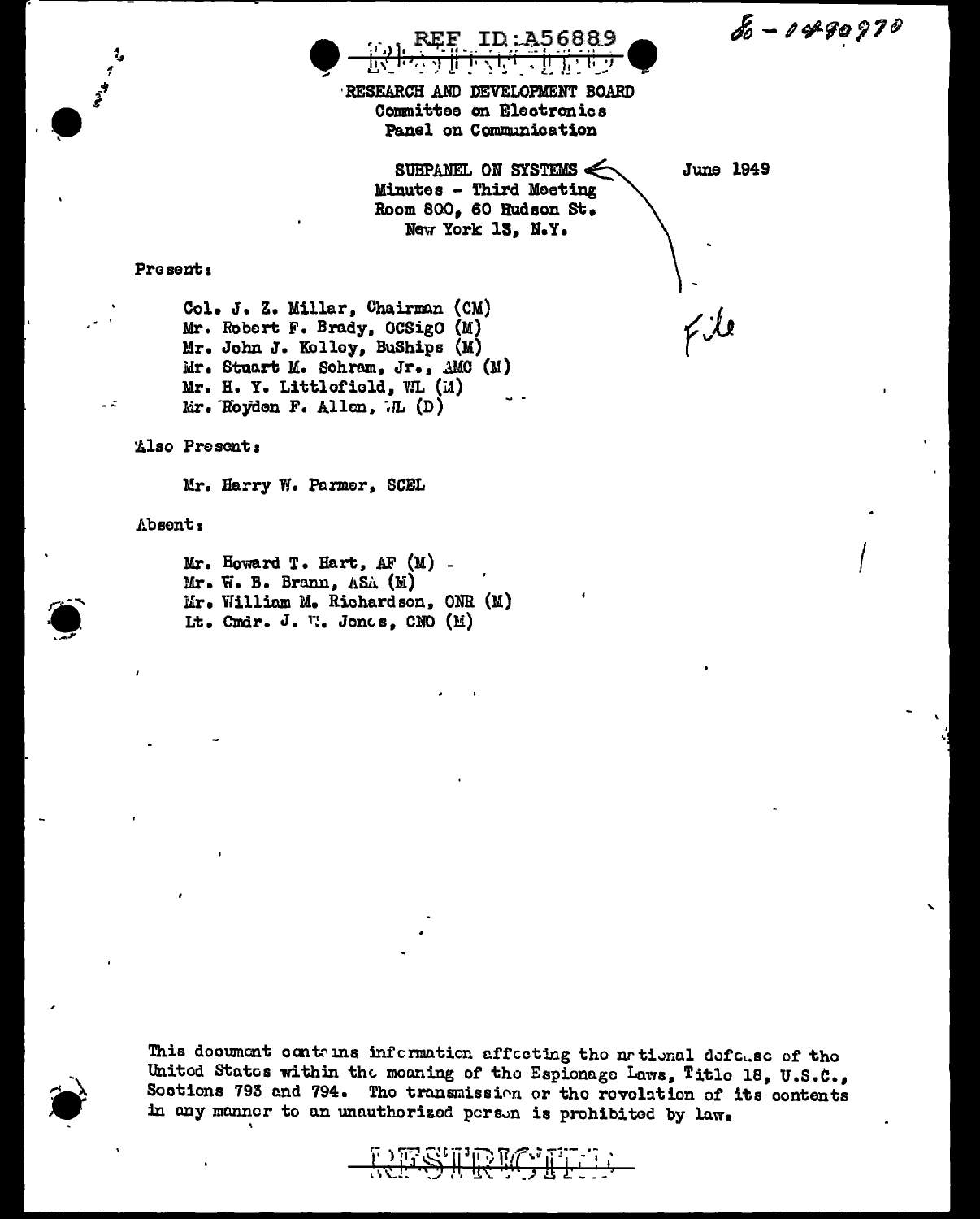



### 1. Toohnical Estimatos

An effort was mado to draft Tochnical Estimates for Systems Projects but basio data were not avialacle. Service representatives were given copies of chart form for tabulation and word requested to propare general description and chart for each item. It is planned to include this information in an appropriate appendix of Tochnical Estimatos.

## 2. Systoms Projects:

The now items appeared to be of primary interest, the Army project SC-505C "Overall Study of Data Transmission" and the Navy CODAR. These itoms will be included in <sup>T</sup>echnical Estimates if it appears that they should bo considered as Systems Projects. These items will be discussed at the next mooting.

Not much activity concerning the Bolt Line Project was reported.

Mr. Parmor roported that agrooment had been reached to standardize on 20 cyclo ringing systems. Hr. Parmar also gave a complete report indicating good progress on (1) Investigation of Autoratic Trunk Dial Systoms, (2) GS44, Romote Control Device for Facilitating the Interconnection of Radio and Wiro Eloments of Communication Networks, (3) GSA5, Systems Control Board for Audio Circuit Patching, etc. and (4) GSA7, Voice Operated Control Unit for Intorconnecting Two Tactical Radio Sots at Relay or Switching Point, etc. The last itom will have now nomenclature soon.

Mr. Kolloy gavo a comploto doscription of the Navy Fox communication system. There was some discussion as to whether these systems should be classified as RDB Systems Projects since they are operational in nature and do not roquire specially developed equipment. It was agreed that they be carried as secondary interest items.

#### 3. Systems Standards

Mr. Parmor presented copies of a working lovel agreement as to standards for frequency division systems, including terms and definitions, explanatory notos and cingrams, and tontative design objectives and standards. This paper will be submitted to Departments for concurrence, after which it will become the working standard. Lork will continue on other transmission standards. Froquoney standards were discussed.

#### 4. Countermoasures

Attention was directed to oxchange of letters betwoon RDB and JCS dated 13 May 1948 and reply of recent date.

## 5. Communications Systems Bibliography

Bibliography is being mailed to members, one copy having been received by Chairman.